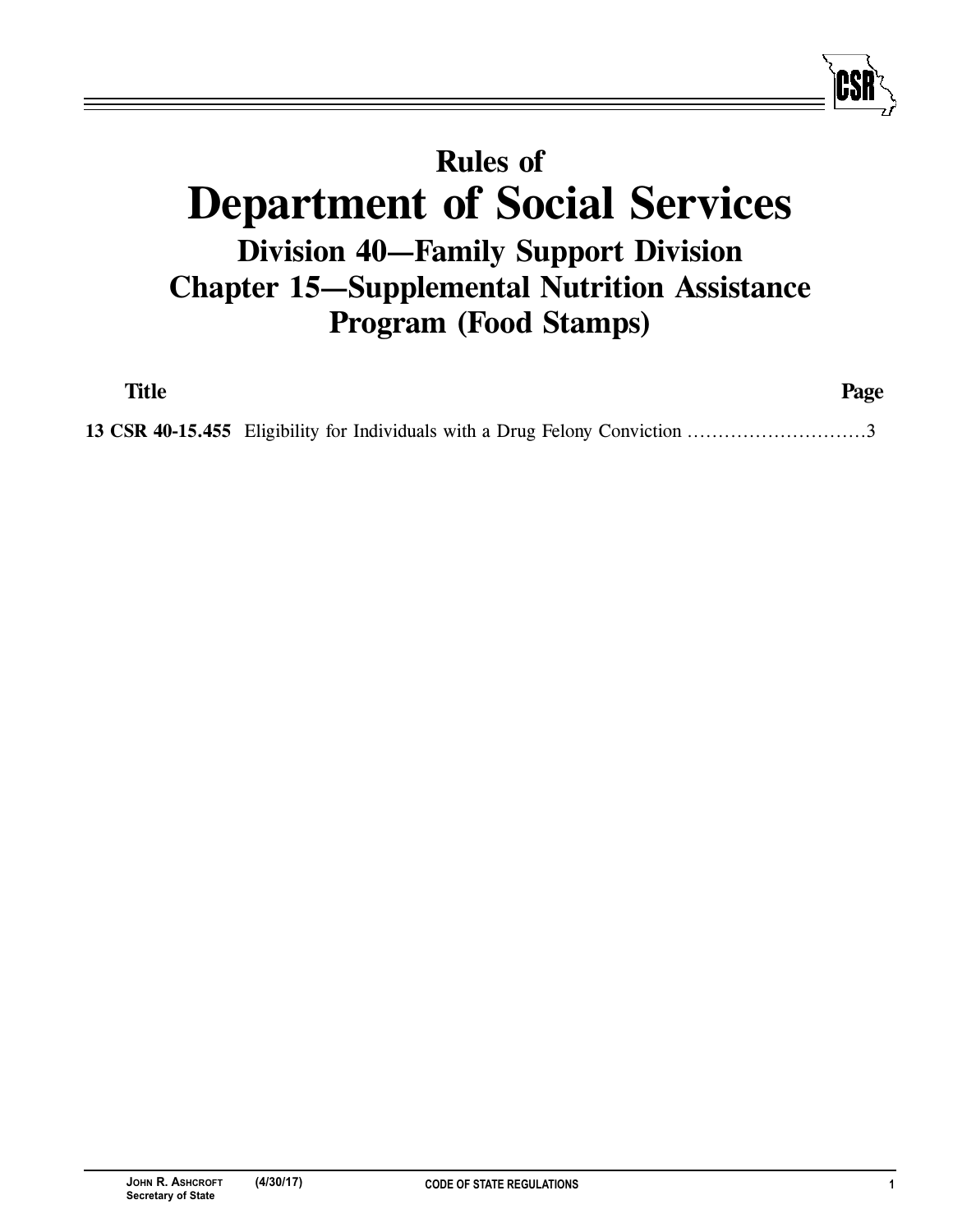

## **13 CSR 40-15.455 Eligibility for Individuals with a Drug Felony Conviction**

*PURPOSE: This rule establishes the requirements to determine whether a participant who has pled guilty or nolo contendere to or is found guilty under federal or state law of a felony involving possession or use of a controlled substance can be eligible for Food Stamp benefits.*

(1) Scope. This rule specifies how the division shall implement the authority granted in section 208.247, RSMo, to determine whether a participant is eligible for Food Stamps if he or she has pled guilty or *nolo contendere* to or is found guilty under federal or state law of a felony involving possession or use of a controlled substance.

(2) Definitions. For purposes of this rule, the following terms shall mean:

(A) Participant: Any individual who is currently eligible for food stamp benefits, who has applied for food stamp benefits, who has received food stamp benefits, or who currently receives food stamp benefits, administered by the division;

(B) Custody: A participant is considered in custody when the individual has been remanded to the custody of the Missouri Department of Corrections, United States Bureau of Prisons, or a state penal institution in any other state, to serve a sentence of imprisonment imposed by a court of one (1) year or more. Custody shall not mean pre-trial detention;

(C) Food Stamp benefits: The Supplemental Nutrition Assistance Program (SNAP) operated by the United States Department of Agriculture (USDA) Food and Nutrition Services, pursuant to 7 U.S.C. chapter 51, and in conjunction with the division to provide benefits to low-income individuals who are in need of aid to purchase food; and

(D) Approved substance abuse treatment program: An alcohol and drug abuse treatment program or provider certified by the Department of Mental Health, Division of Behavioral Health.

(3) Any participant may request a determination of eligibility for the exemption from Food Stamp eligibility disqualification set forth in section 208.247, RSMo. The request for a determination of section 208.247, RSMo,

exemption shall be submitted in writing to the division or, if available, electronically through the division's website. The participant shall provide the following information in order to establish eligibility for the exemption:

(A) The participant's name;

(B) A list of the participant's felony crimes involving the use or possession of controlled substances to which the participant has pled guilty or *nolo contendere*, or has been found guilty of committing, the dates of the guilty plea or finding of guilt, and the court involved; and

(C) The participant's certification that the participant, after August 28, 2014—

1. Has not pled guilty or *nolo contendere* to or been found guilty of an additional controlled substance misdemeanor or felony offense within one (1) year after the participant's release from custody; or

2. Has not pled guilty or *nolo contendere* to or been found guilty of an additional controlled substance misdemeanor or felony offense within one (1) year after the date of conviction if the participant was not committed to custody;

(D) A participant who has been released from custody or pled guilty or *nolo contendere* to a controlled substance misdemeanor or felony offense less than three (3) years prior to the request for a determination of section 208.247, RSMo exemption shall provide a statement either on a form provided by the division or on an official document of the Division of Probation and Parole, Division of Behavioral Health, or the court that the participant has complied with all obligations imposed by court, by the Division of Probation and Parole, and by the Division of Behavioral Health. A participant will be considered to have complied with all obligations imposed by a court or the Division of Probation and Parole if the Missouri Board of Probation and Parole has not taken action to revoke the participant's probation or parole;

(E) The participant shall also submit with the request for determination a signed written statement from an approved substance abuse treatment program to establish compliance with the substance abuse treatment requirements set forth in section 208.247.1(1)(a) to (1)(d), RSMo. Directories containing lists of approved substance abuse treatment programs can be found on the Department of Mental Health's website. The statement shall either be on a form provided by the division or shall be on an official document of the approved substance abuse treatment program. The statement shall be accompanied by documentation of the name, mailing address, and telephone number of the approved substance

abuse treatment program and the name and telephone number of the person, designee, or agent that is verifying the provider's statements to the division. The statement shall certify that the participant—

1. Is currently successfully participating in a substance abuse treatment program approved by the Division of Behavioral Health; or

2. Is currently enrolled in and accepted for treatment and participation in a substance abuse treatment program approved by the Division of Behavioral Health, but is subject to a waiting list to receive available treatment, and the participant remains enrolled in the program and will enter the treatment program at the first available opportunity; or

3. Has satisfactorily completed a substance abuse treatment program approved by the Division of Behavioral Health; or

4. Was determined by a Division of Behavioral Health certified treatment provider not to need substance abuse treatment; and

(F) The participant shall attest that s/he has demonstrated sobriety through voluntary urinalysis testing. The participant shall be responsible for any fees incurred for the voluntary urinalysis testing. The participant shall satisfy this requirement by providing the division the written test results of a urinalysis, provided by an official licensed drug testing vendor/facility, which shows the participant tested negative for illegal controlled substances, as defined in 21 USC section 802(6), other than those legally prescribed to the participant, at the time of the test. The test shall be completed following the participant's last plea of guilty or *nolo contendere* to or finding of guilt for a controlled substance misdemeanor or felony offense involving possession or use of a controlled substance. The participant shall not use any self-administered test process to satisfy this requirement.

(4) Any participant who has pled guilty or *nolo contendere* to or been found guilty of two (2) subsequent felony offenses involving possession or use of a controlled substance after the date of the first controlled substance felony conviction shall not be eligible for section 208.247, RSMo exemption.

(5) Any participant who, after August 28, 2014, has pled guilty or *nolo contendere* to or is found guilty under federal or state law of an additional controlled substance misdemeanor or felony offense within one (1) year after release from custody or, if not committed to custody, within one (1) year after the date of conviction shall not be eligible for section 208.247, RSMo exemption.